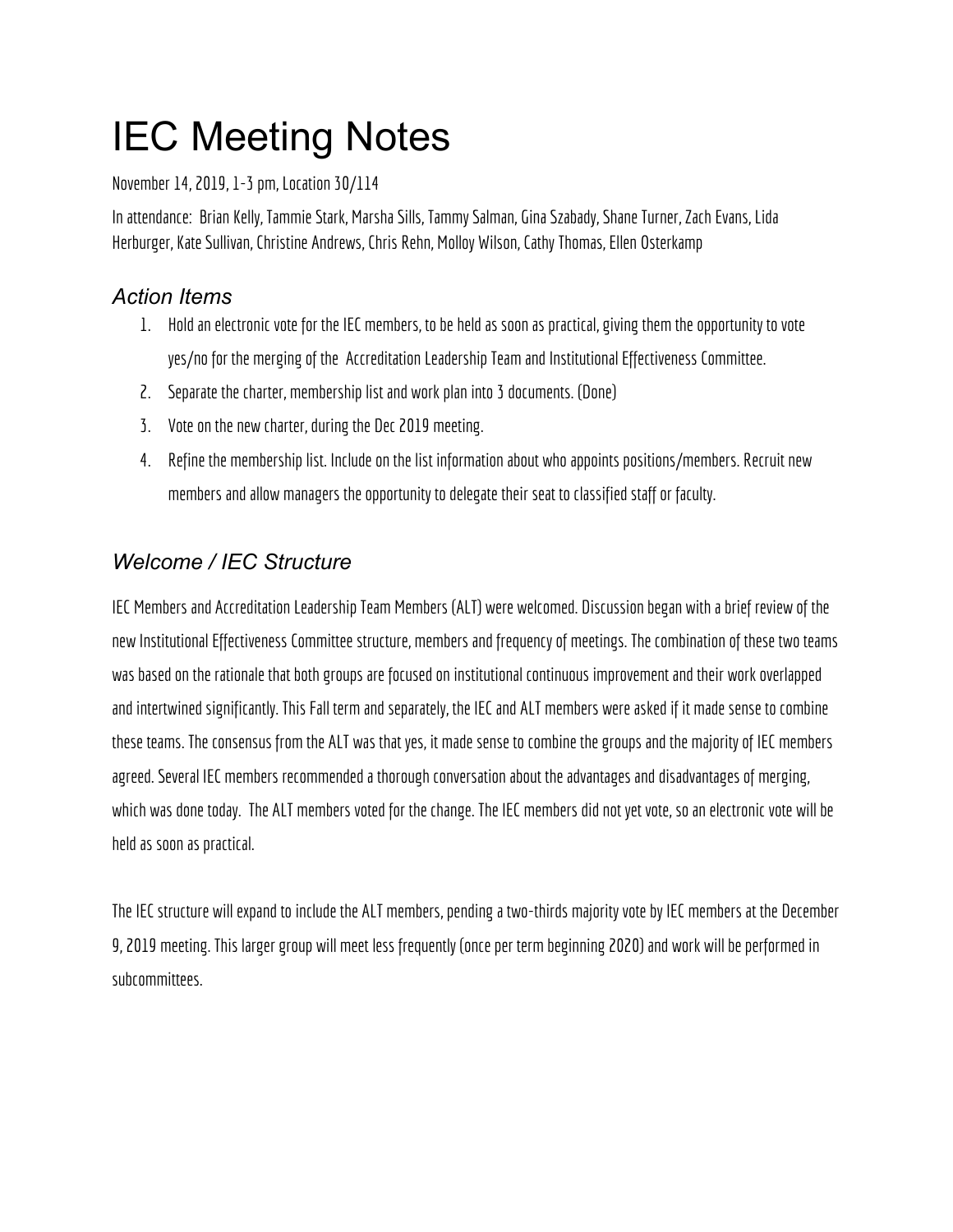#### *Charter Discussion*

The agenda included a review, revision, discussion and approval of the [existing](https://drive.google.com/a/lanecc.edu/file/d/1CPiyeAUMreQn4r95D5E0QKIaOP9lBnMx/view?usp=sharing)  $8/2/17$  Charter. Discussion about the new [draft](https://drive.google.com/open?id=128iKiEq45fiF_dEqtr7xSSjoOikn070CBmjYg6x9EyM) [Charter](https://drive.google.com/open?id=128iKiEq45fiF_dEqtr7xSSjoOikn070CBmjYg6x9EyM) (link to: charter with track changes) included the decision-making process, membership and subcommittees. It was clarified that the purpose of the IEC would not change to focus solely on accreditation matters but remain broadly focused on evaluating and reporting on institutional effectiveness. The scope of the IEC will expand to include accreditation work and be elevated to an oversight role while the day-to-day work will be performed by subcommittees.

#### *Charter Membership Discussion*

Discussion turned to a review of the existing membership and newly drafted membership list using the Equity Lens [Toolkit](https://www.lanecc.edu/sites/default/files/diversity/combined_toolkit_packet.pdf) perspective (p. 8). It was noted that the newly drafted list includes a higher number of managers than the previous list. Members agreed that the list included too few students, classified staff, faculty and part-time employees.

There was uncertainty who appoints positions or members. Multiple members provided clarification about how the ALT and IEC membership lists were developed. The ALT membership list was created based ontheneed to include those responsible and accountable for accreditation standards, eligibility requirements and policies. The IEC membership was originally designed to provide a balance of members, appointed by position.

When asked how to reduce the high number managers and increase the number of other categories of people, one solution was proposed and generally favored. One proposal is to allow managers to delegate their membership seat to a classified staff or faculty in their area. A second idea was to bolster non-manager engagement in the subcommittees. To address the lack of part-time employee engagement was to include a part-time faculty positionto the list, potentially appointed through Faculty Council. [Note: Steve Owen, part-time faculty was an ALT member *and* was appointed by the Faculty Council.] When asked how to include students, one suggestion was to include a member of the Associated Students of LCC or a student appointed by that group.

It was pointed out that the membership list does not need to be included in the Charter itself and that if separated, the Charter could be approved and the membership fine-tuned to ensure equitable representation.